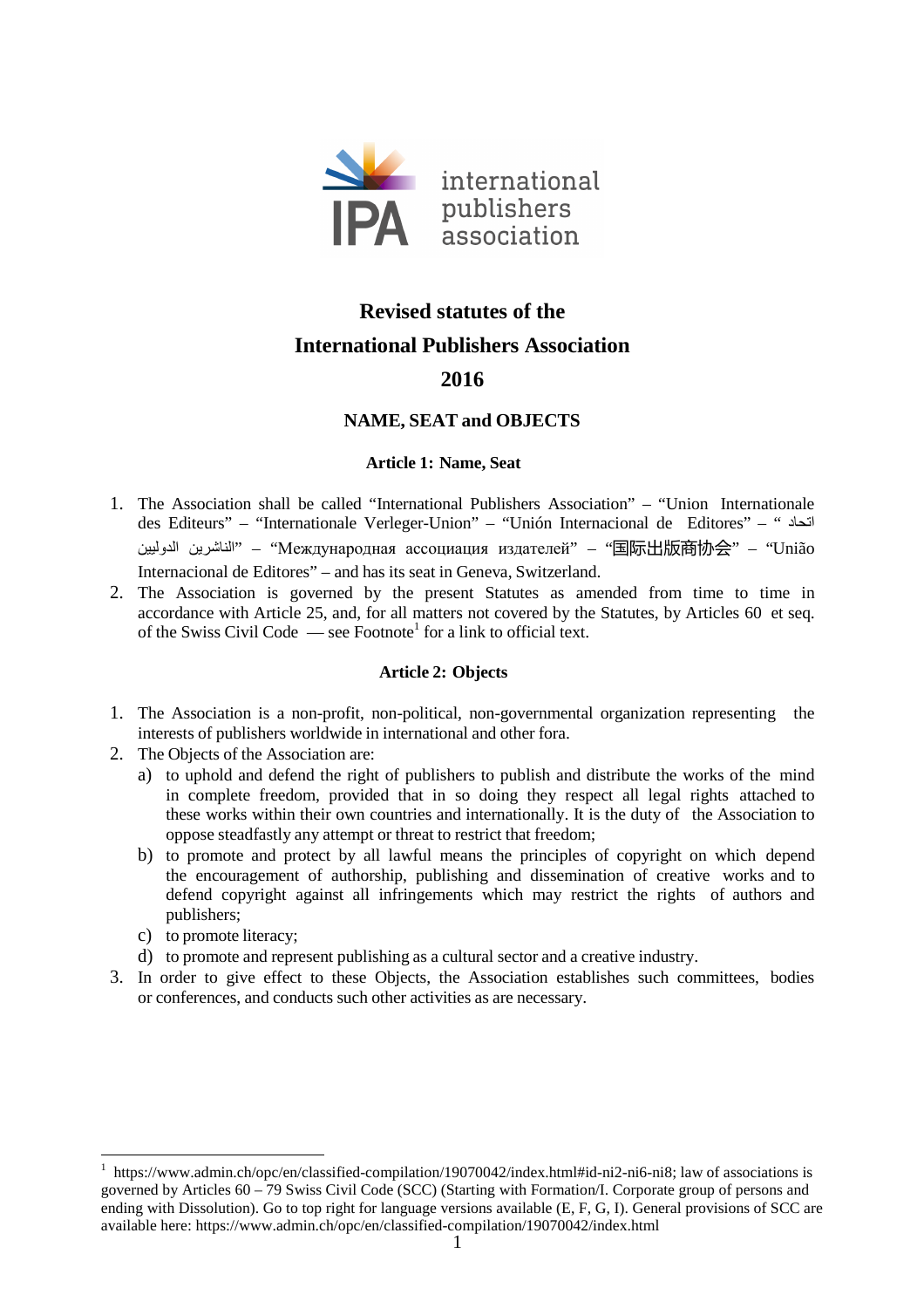#### **MEMBERSHIP**

#### **Article 3: Membership**

- 1. Membership is open to organizations which:
	- a) share the Association's Objects, and actively promote and defend publishers' interests; and
	- b) conform with the Statutes of the Association, and, in the case of associations, are themselves based on voluntary membership and the principles of democratic self-organization; and
	- c) pay their annual subscription; and
	- d) collaborate with the Association on joint initiatives, statements, resolutions and other policies and support them.
- 2. All applications for membership shall be submitted to the President in writing and are subject to a vote at the General Assembly, whose decision shall be final. The application procedure to determine eligibility is administered by the Membership Committee in accordance with the "Guidelines on Admission to Membership, Maintenance of Membership and Termination of Membership" as adopted and revised by the General Assembly from time to time. Applicants, as well as Members, may be required to provide materials supporting their eligibility for membership in the Association.

#### **Article 4: Members**

Members of the Association may be:

- 1. Full Members; or
- 2. Provisional Members; or
- 3. Associate Members; or
- 4. Extraordinary Members; or
- 5. Patron Members.

#### **Article 5: Full Members**

- 1. Full Membership may be granted to national publishers' associations representing to the fullest extent possible the publishers of their country.
- 2. Full Membership is restricted to one Member per country. Publishers' associations of the same country may become Joint Full Members if they provide the President with written evidence of an agreement on how to share the rights, including voting rights, and responsibilities linked to Membership in the Association.
- 3. Full Members pay an annual subscription determined for each Full Member by the General Assembly from time to time.
- 4. Full Members take part in the work of the Association.
- 5. Full Members appoint one or two Delegates to attend the meetings of the General Assembly. Delegates of Full Members have the right to vote at the General Assembly and can be elected to the Executive Committee or any other Association office.
- 6. Joint Full Members may send one further non-voting observer per organization not represented by a Delegate to attend the meetings of the General Assembly.
- 7. Full Members are proposed by the Membership Committee to the General Assembly for its decision in accordance with Article 13.

#### **Article 5a): Provisional Members**

1. National publishers' associations which do not yet fulfil all the criteria for Full Membership, but have taken specific steps to demonstrate their aspiration to do so may be accepted as Provisional Members of the Association.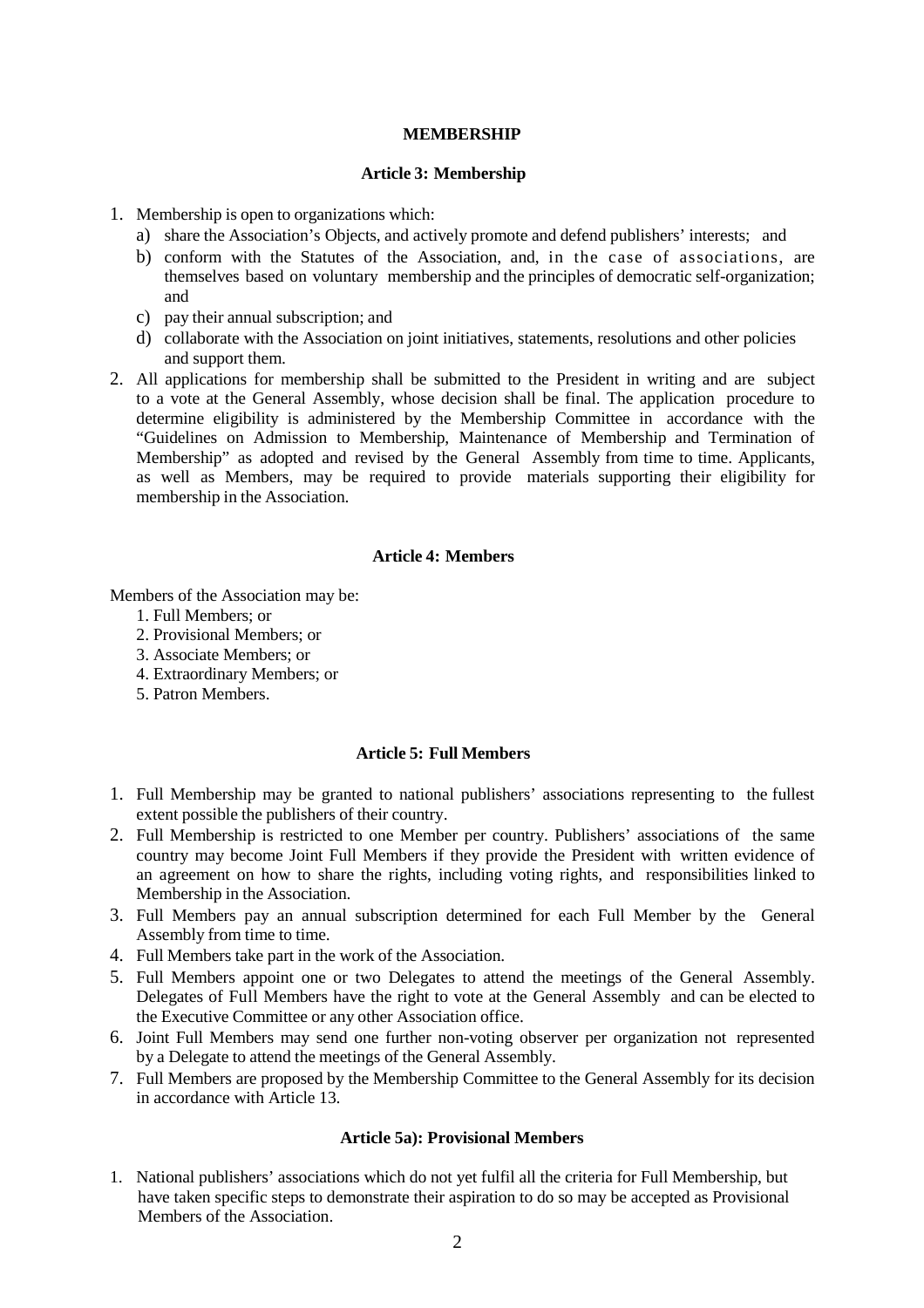- 2. Provisional Members pay an annual subscription set by the Executive Committee.
- 3. Provisional Members may take part in the work of the Association.
- 4. Provisional Members may appoint up to two Delegates to the General Assembly, but do not have a right to vote. Delegates of Provisional Members cannot be candidates for elections of the Executive Committee or any other Association office.
- 5. Provisional Members undertake to establish, wherever feasible, a single national association eligible for Full Membership and shall report to the President on a regular basis on their progress in this respect.
- 6. Provisional Members are proposed by the Membership Committee to the General Assembly for its decision in accordance with Article 13.

## **Article 6: Associate Members**

- 1. Associate Membership may be granted to international publishers' organizations, regional publishers' organizations and international publishers' organizations with specialized publishing interests, that meet the conditions set out in Article 3 para 1) a)-c).
- 2. Associate Members pay an annual subscription agreed between them and the Executive Committee.
- 3. Associate Members may take part in the work of the Association and the Executive Committee, upon invitation by the President.
- 4. The president of an Associate Member, or in the case of their incapacity, the secretary general or director, of an Associate Member may attend the General Assembly as a Delegate but does not have a right to vote at the General Assembly, and cannot, in that capacity, be elected to any Association office.
- 5. The Delegate of an Associate Member may be invited by the President to attend meetings of the Executive Committee, but does not have a vote, and cannot, in that capacity, be a candidate for elections of the Executive Committee or any other Association office.

6. Associate Members are proposed by the Membership Committee to the General Assembly for its decision in accordance with Article 13.

## **Article 7: Extraordinary Members**

- 1. Extraordinary Membership may be granted to national and international publishers' associations that are not eligible to become a Full Member in accordance with Article 5 but conform with the conditions set out in Article 3 para 1) a)-d).
- 2. Extraordinary Members pay an annual subscription as determined by the Executive Committee.
- 3. Extraordinary Members take part in the work of the Association. Their representatives can be elected to any Association office. They may appoint one Delegate to attend the meetings of the General Assembly. They do not have the right to vote at the General Assembly.
- 4. Extraordinary Members are proposed by the Membership Committee to the General Assembly for its decision in accordance with Article 13.

## **Article 8: Patron Members**

- 1. Patron Membership may be granted to companies or organizations that do not exclusively represent publishers, or to individuals wishing to support the Objects of the Association as set out in Article 3 para 1).
- 2. Patron Members pay an annual subscription as determined between them and the Executive Committee.
- 3. Patron Members take part in the work of the Association upon invitation by the President. Their representatives cannot, in that capacity, be elected to any Association office. They may appoint one Delegate to attend the meetings of the General Assembly, but do not have the right to vote.
- 4. Patron Members are proposed by the Membership Committee to the General Assembly for its decision in accordance with Article 13.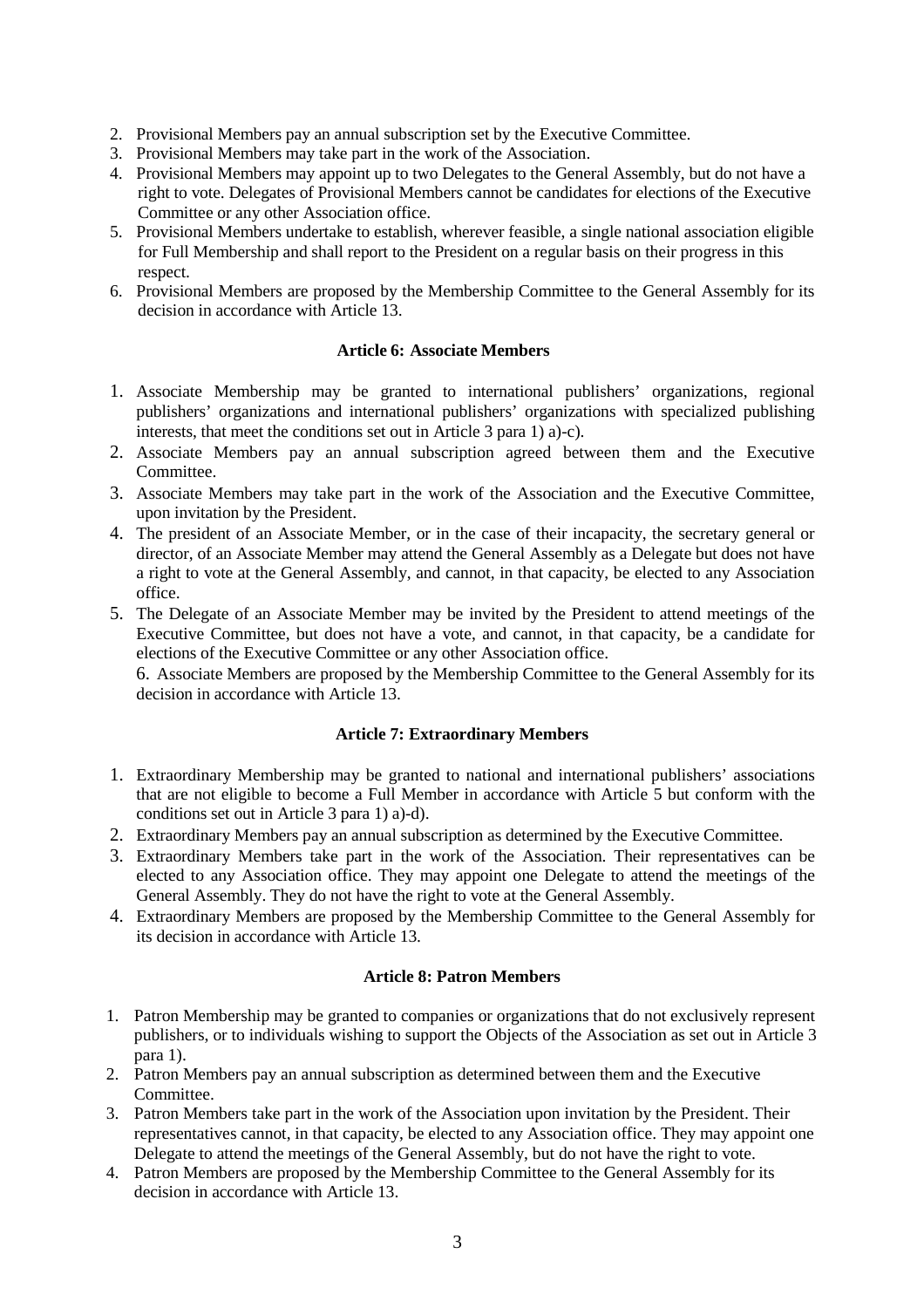## **Article 9: Honorary Delegates**

- 1. Persons who have rendered notable service to the Association may be made Honorary Delegates by the General Assembly.
- 2. Honorary Delegates do not pay subscriptions.
- 3. Honorary Delegates may attend the meetings of the General Assembly but do not have the right to vote.
- 4. Honorary Delegates may attend the meetings of the Executive Committee at the invitation of the President but do not have the right to vote.
- 5. Honorary Delegates cannot be candidates for elections of the Executive Committee or any other Association office.
- 6. Honorary Delegates are proposed by the Executive Committee to the General Assembly for its decision in accordance with Article 16.2.c.

## **Article 10: Resignation, Termination and Suspension of Membership**

- 1. A Member may resign from the Association at the end of any calendar year, subject to giving no less than four months' Notice addressed to the President.
- 2. The General Assembly may suspend or terminate Membership in the Association if such Member:
	- a) contravenes the Objects of the Association; or
	- b) damages the good name or interests of the Association; or
	- c) is no longer eligible for Membership under its current Membership category.
- 3. Membership in the Association is automatically suspended if such Member does not pay its subscription by the deadline stipulated in the invoice, unless the Membership Committee decides otherwise.
- 4. During suspension, Delegates and other representatives of a suspended Member do not have the right to attend or vote in the General Assembly and cannot be candidates for elections of the Executive Committee or any other Association office. Directors or Officers representing a suspended Member are not entitled to attend or vote at meetings of the Executive Committee.
- 5. On termination of Membership, the financial obligations of Membership shall cease to accrue at the end of the last calendar year of Membership. Termination of Membership shall entail the loss of any claims to any property of the Association.

## **THE ADMINISTRATIVE STRUCTURE OF THE ASSOCIATION**

## **Article 11: Administrative Structure**

- 1. The Association is administered by:
	- a) the General Assembly; and
	- b) the Executive Committee; and
	- c) the President; and
	- d) the Officers; and
	- e) the Secretary General.
- 2. The President is vested with the legal capacity to act and enter into binding agreements in the name of the Association and legally to represent the association vis-à-vis third parties in all matters. The President may delegate in writing his capacity to bind and act for the Association to any other Officer, or the Secretary General. Should the office of the President be vacant or should the President be incapacitated or otherwise physically unable to act, the Vice President shall represent the Association (in accordance with Article 18.5). In cases where this is impossible for practical reasons, the Secretary General shall represent the Association in all dealings with third parties, subject to the approval of either the Treasurer or any other Officer of the Association.
- 3. The President and all Officers shall act in an honorary capacity and receive no remuneration.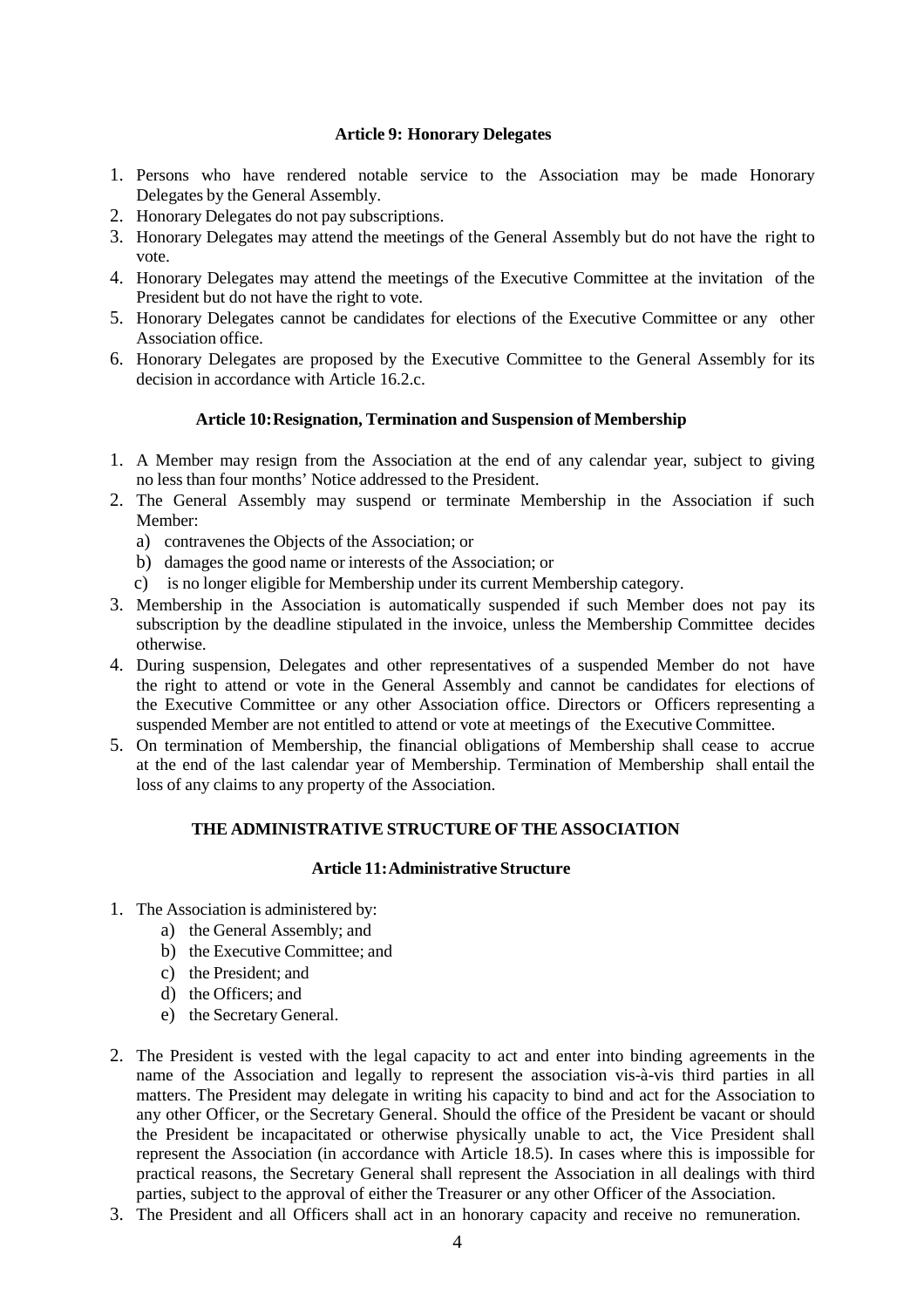4. The President and all Officers are entitled to claim pre-approved and reasonable expenses solely related to the fulfilment of their duties for the Association, but are encouraged to waive their claim unless special circumstances require otherwise. The total of President's and/or Officers' expenses reimbursed shall not exceed the related budget line to be determined by the General Assembly from year to year.

## **Article 11a: Permanent Committees**

- 1. The Association shall have the following Permanent Committees:
	- a) the Membership Committee;
	- b) the Freedom to Publish Committee; and
	- c) the Copyright Committee.

Any Permanent Committees may only be established, dissolved, combined or otherwise modified by resolution of a properly convened General Assembly of the Association and each Permanent Committee shall provide for and regulate its proceedings by way of Guidelines to be adopted in accordance with Article 25.

2. The Executive Committee may create Working Committees or Working Groups in accordance with Article 16 and may set up additional Working Committees or Working Groups in order to advance any of the Objects of the Association or pursue any matters ancillary thereto.

## **Article 12: The General Assembly**

- 1. The General Assembly is the supreme body of the Association. The General Assembly is convened by the President, or in case of her/his incapacity, by the Vice-President, at least once a year, or at any time at the request of at least nine Full Members.
- 2. The General Assembly shall consist of Delegates from all Members, the Directors, the Officers and the President. Delegates of Members other than Patron Members must be Publishers or be drawn from the Member's management. Each Member appoints one or two Delegates at its own discretion. Delegates serve until the Member notifies the Secretariat of (a) new or replacement Delegate(s). Only one Delegate of each Member may be drawn from the Member's management.

## **Article 13: The Powers and Duties of the General Assembly**

- 1. The General Assembly defines the general strategy of the Association and elects the Directors serving on the Executive Committee and the members of the Freedom to Publish Committee and the Membership Committee. It shall have the power to take decisions for the carrying out of the Objects of the Association and, in particular, shall vote to:
	- a) approve the Statutes and their amendments;
	- b) approve and amend the Guidelines governing the operation of the Permanent Committees;
	- c) determine the general policy of the Association;
	- d) admit new Members to the Association;
	- e) set the Overall Subscription Policy<sup>2</sup>, fix the annual subscriptions for each Member subject to Articles 5 to 8, and approve voluntary commitments to future contributions beyond the agreed subscription policy;
	- f) approve the accounts;

 $\overline{a}$ 

- g) terminate or suspend Membership according to Article 10;
- h) elect the Directors of the Executive Committee and the members of the Membership Committee and the Freedom to Publish Committee;
- i) extend the term of any Director of the Executive Committee in exceptional circumstances

 $2$  The Overall Subscription Policy, including all relevant criteria for calculation of fees, shall be documented and available to any member on request.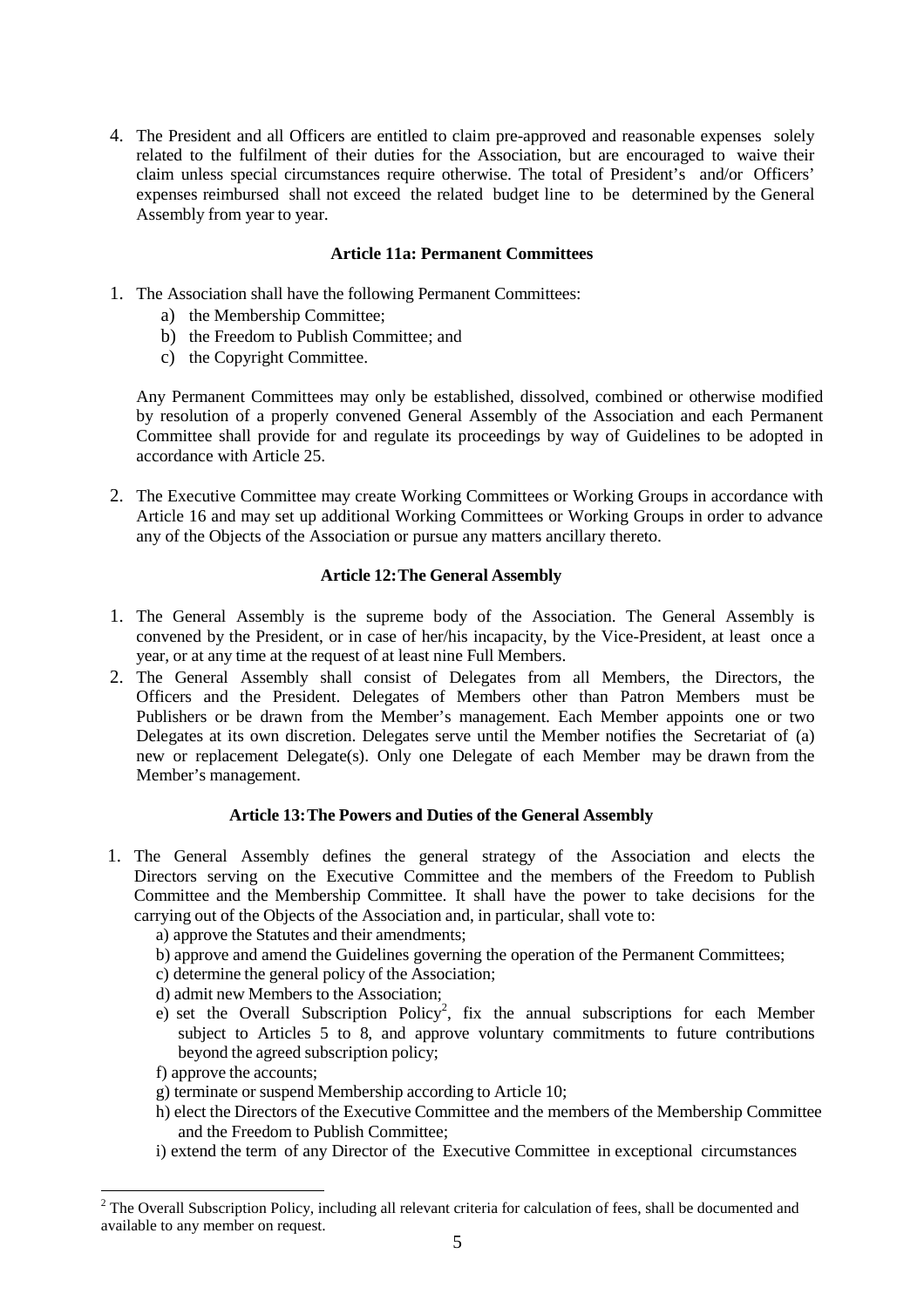beyond the term provided for in Article 15(6);

j) elect the President and the Vice-Presidents;

- k) appoint Honorary Delegates;
- l) approve the proposals of the Executive Committee;
- m) determine the location of the Secretariat;
- n) liquidate the Association according to Article 26.

2. The General Assembly delegates its authority in between meetings to the Executive Committee. The Executive Committee shall inform the Officers of the Association of any decisions it has taken in this capacity as soon as possible, and similarly inform the General Assembly at the next possible opportunity.

## **Article 14: Votes at the General Assembly**

- 1. Only Delegates of Full Members have the right to vote at the General Assembly.
- 2. Each Full Member has two votes. If a Full Member has appointed two Delegates, each Delegate casts one vote. If a Full Member has appointed only one Delegate, this Delegate casts two votes.
- 3. If a Delegate is unable to attend a meeting, s/he or the Full Member represented is entitled to appoint a proxy to cast her/his votes, provided that Notice of the proxy's appointment is delivered to the President before the meeting starts. The proxy can be an existing Delegate or another representative from the country represented by the Full Member. No Delegate can have more than four votes.

## **Article 15: The Executive Committee**

- 1. The Executive Committee is convened by the President at least two times a year or at the request of at least four Directors.
- 2. The Executive Committee is composed of the President and at least nine Directors.
- 3. Full Members having actually contributed at least 5% of the Association's agreed total subscription or CHF 45,000 as their subscription fee as calculated on the basis of the Overall Subscription Policy, or who have made a commitment based on the Overall Subscription Policy to maintain a comparable subscription level for a minimum of three more years, are entitled to nominate from the Delegates one Director each and therefore to a Statutory Directorship. Statutory Directorships should be outnumbered by Directorships determined through General Assembly election.
- 4. To fill the other directorships, the General Assembly elects Directors upon recommendation of the subcommittee established pursuant to Article  $16(1)(e)$  where applicable — provided that:
	- a) At least two thirds of the Directors of the Executive Committee must be Publishers. Only Publishers can stand for election if their election, in sequence of Seniority of the parting Director, would mean that the conditions for the composition of the Executive Committee are not met; and
	- b) The composition of the Executive Committee should be balanced in terms of regional representation; and
	- c) The composition of the Executive Committee should be balanced in terms of gender.
- 5. Unless already represented on the Executive Committee, the Member organizing the next IPA Congress may nominate from the Delegates one Director subject to approval by the General Assembly.
- 6. Subject to the provisions of this subparagraph, Directors are appointed or elected for a term of three years starting on January  $1<sup>st</sup>$  of the calendar year following their election; retiring Directors may be reappointed or reelected for one further term of three years. The term of a Director appointed under Article 15(5) shall end with the calendar year of the IPA Congress.
- 7. In case a vacancy is created by a Director's inability to continue his/her duties, or for any other reason, the Executive Committee, in consultation with the Member represented through the resigning Director, may appoint a replacing Director for the remainder of the term to be served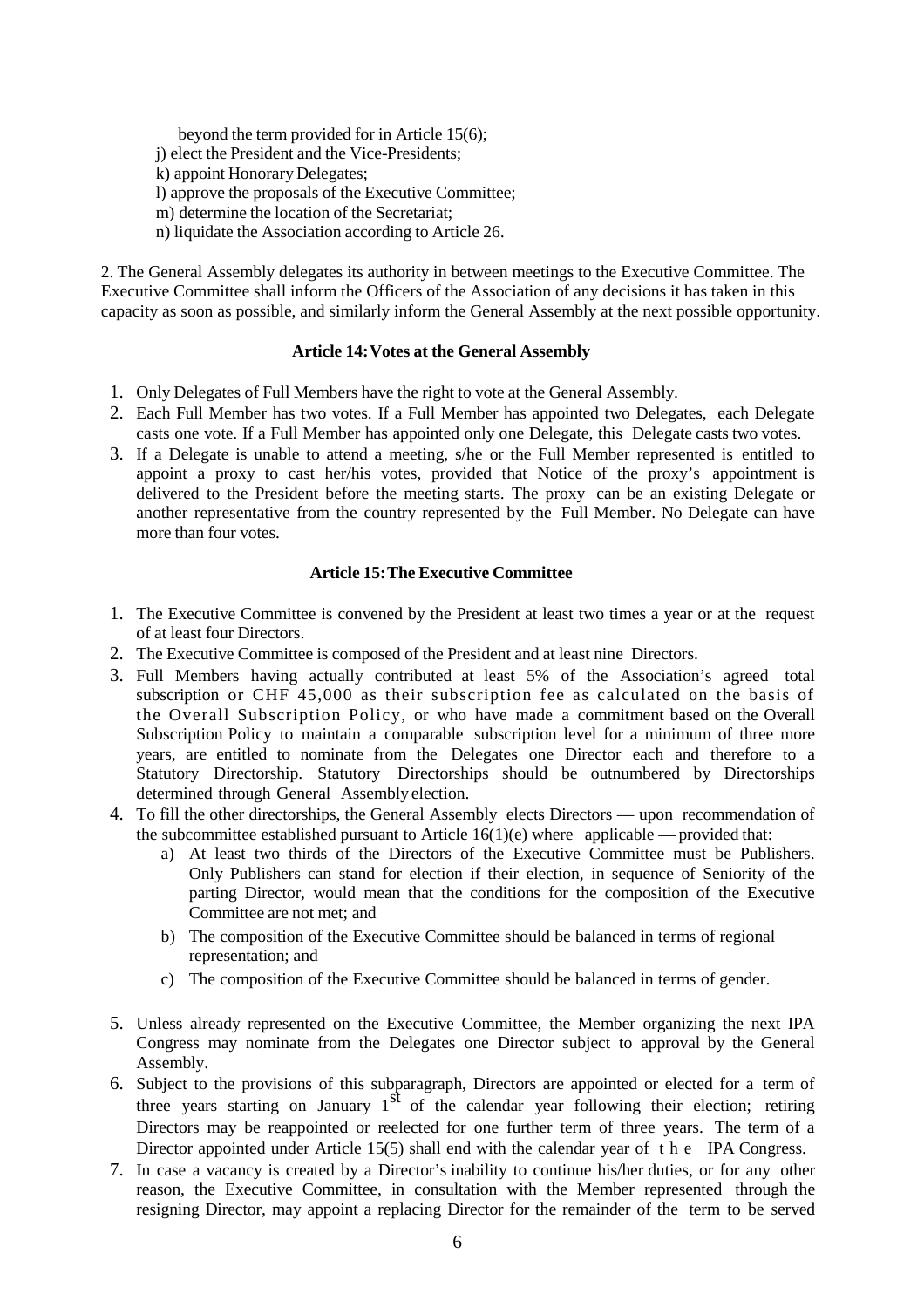by the resigning Director. Any service as replacing Director does not prejudice a person's right to be subsequently appointed as a Director.

- 8. If the Treasurer is not an elected Director of the Executive Committee, s/he is invited to attend the meetings of the Executive Committee with full voting rights.
- 9. The chairpersons of the Permanent Committees are invited to attend the meetings of the Executive Committee with the right to table proposals and to participate in all discussions of the Executive Committee, but without voting rights.
- 10. The chairperson(s) of the Working Committee(s) is/are invited to attend the meetings of the Executive Committee as observer(s).
- 11. The chairperson of an Associate Member is invited to attend the meetings of the Executive Committee as observer, in line with Article 6(5).
- 12. The Executive Committee shall inform the membership of its decisions by providing agendas before and the minutes after each meeting, except in the case of matters that the Executive Committee reasonably deems to be confidential.

#### **Article 16: The Powers and Duties of the Executive Committee**

- 1. The Executive Committee manages the Association. It has the power to make decisions to execute the Objects of the Association and, in particular, shall:
	- a) carry out the general policy of the Association;
	- b) supervise the Secretariat;
	- c) appoint the Secretary General;
	- d) create or dissolve any Working Committee or Working Group and appoint the chairperson thereof for the duration of a Presidency;
	- e) appoint an ad hoc subcommittee to encourage suitable candidates to stand for election as Director, if necessary;
	- f) appoint an ad hoc subcommittee to encourage suitable candidates to stand for election as Vice-President or President, if necessary;
	- g) administer the funds of the Association, including the use of any surplus for purposes other than reserve funds;
	- h) appoint the Treasurer;
	- i) examine and recommend the approval of the budget and the financial statements;
	- j) report to the General Assembly on any waiver of a Member's subscription granted pursuant to Article 16(2)(b).
- 2. The Executive Committee is entitled to:
	- a) recommend the annual subscriptions;
	- b) waive, upon recommendation of the Treasurer, a Member's subscription in exceptional circumstances for a given financial year;
	- c) propose individuals to the General Assembly as Honorary Delegates.

### **Article 17: Votes at the Executive Committee**

- 1. Directors shall each have one vote.
- 2. A Director unable to attend a meeting at which a vote is taking place is entitled to appoint another Director as a proxy, provided that prior Notice of the proxy's appointment is delivered to the President. No Director can have more than three votes.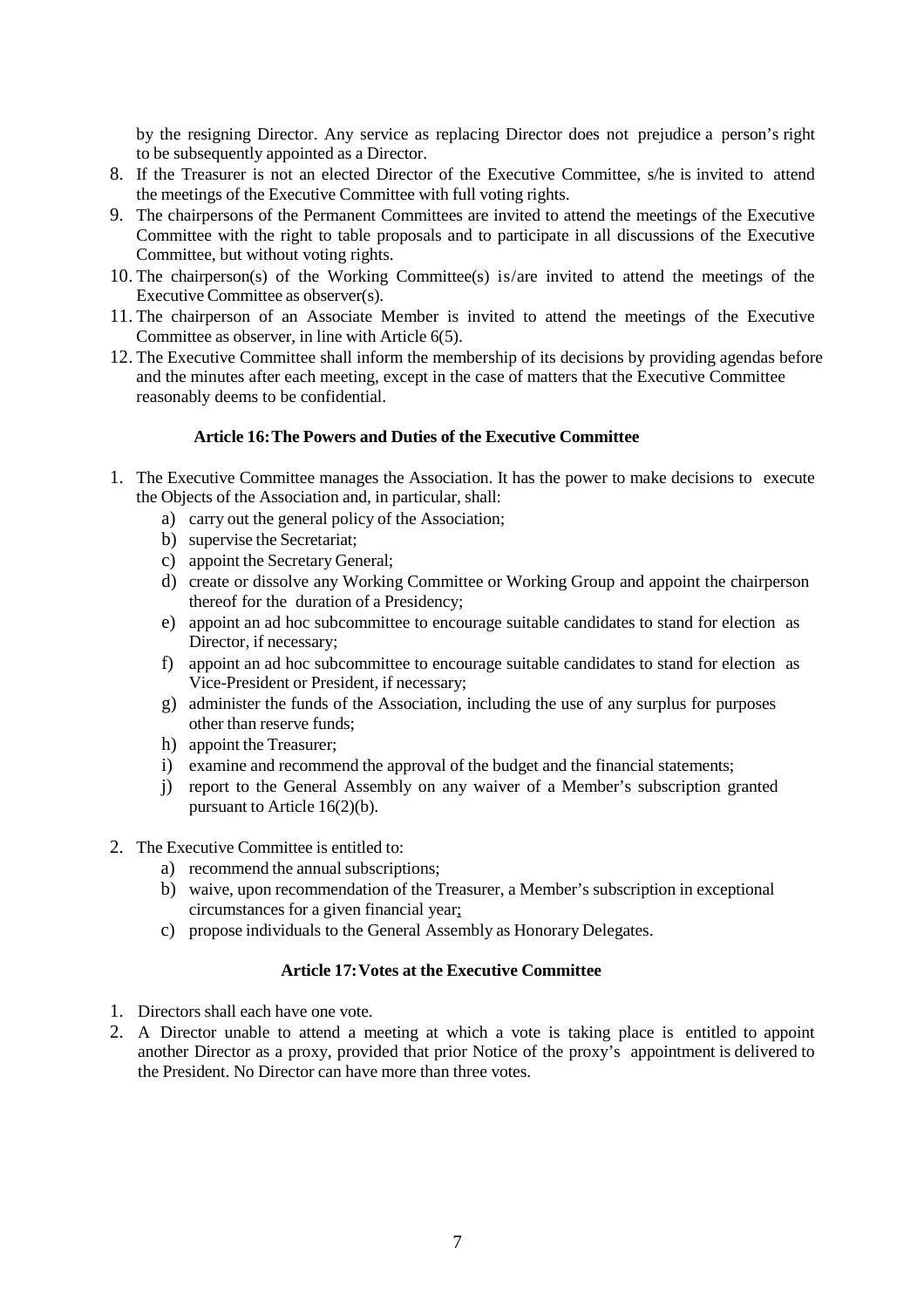## **THE ASSOCIATION OFFICES**

#### **Article 18: The President**

- 1. The President is the official representative of the Association. They preside at meetings of the General Assembly, the Executive Committee and the Officers, and is accountable to them.
- 2. Every two years, at the General Assembly, a President is elected to serve for a period of two years from the January  $1<sup>st</sup>$  following their election. An outgoing President shall not be eligible for election to any association office for a period of two years. Any Publisher can stand for election to the office of President provided s/he is not the outgoing President.
- 3. During their period of service, the President shall cease to be a representative of their home association.
- 4. The President should consult with the Officers regarding the policy and work of the Association on a regular basis.
- 5. In the case of a President resigning, or otherwise becoming unable to continue their duty, the Vice-President shall assume the office of President, and shall serve as such until the next General A s s e m b l y upon which a new President and Vice-President are elected.
- 6. The President is vested with the legal capacity to represent the Association (specified in Article 11.2).

#### **Article 19: The Vice-President**

- 1. The Vice-President supports the President, and in their absence, acts as their deputy. Every two years, at the General Assembly, a Vice-President shall be elected to serve for a period of two years as from the January 1<sup>st</sup> following their election. At the end of their term as Vice-President, they normally present themselves for election as President. A person shall not be eligible for election as Vice-President at the General Assembly which takes place at the end of their period as President.
- 2. Any Publisher can stand for election to the office of Vice-President provided they are not the outgoing President.
- 3. In the case of a Vice-President resigning, or otherwise unable to continue their duty, or assuming the office of President in accordance with Article 18(5), the Officers shall appoint a suitable person to act as Vice-President until the next General Assembly, at which a new Vice-President must be elected.

#### **Article 20: The Treasurer**

- 1. The Treasurer is appointed by the Executive Committee for a term of three years. They can be reappointed.
- 2. The Treasurer shall advise the Secretary General on all financial matters, including subscriptions, accounting, investments, etc. The Treasurer shall prepare an annual budget and a statement of accounts which they shall submit to the Executive Committee for scrutiny and to the General Assembly for approval.
- 3. The Treasurer is invited to attend and vote at the meetings of the Executive Committee for the duration of their appointment(s).
- 4. The Treasurer may recommend to the Executive Committee on the basis of compelling evidence of a Member's individual hardship circumstances that a Member's subscription be waived for any given financial year.
- 5. In consultation with the President, the Treasurer shall appoint an independent auditor who will prepare an annual report.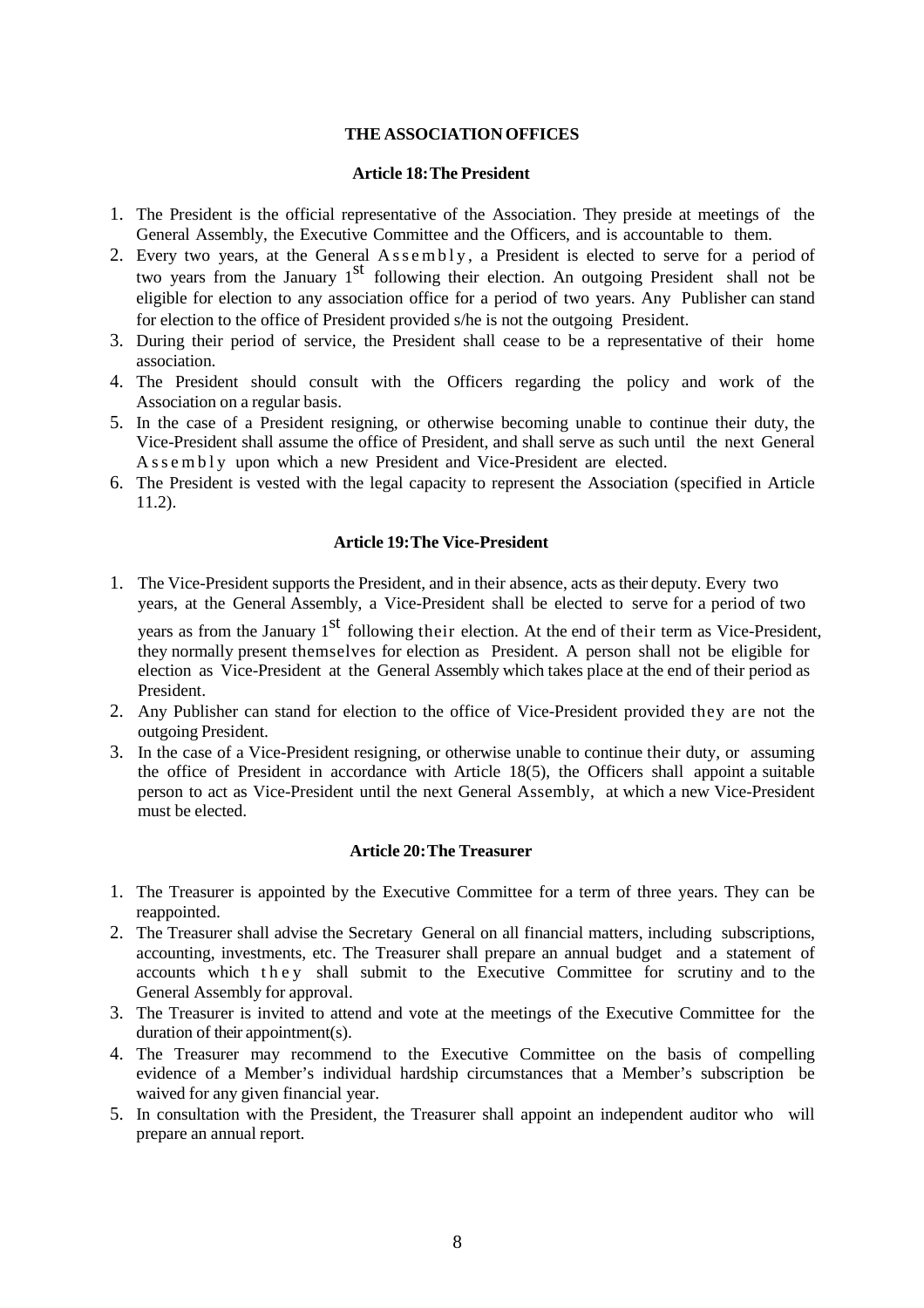#### **Article 21: The Officers**

- 1. The Officers of the Association consist of the Vice-President, the Treasurer, the chairpersons of the Permanent Committees, the chairperson(s) of the Working Committee(s), and up to two further Directors appointed by the Executive Committee.
- 2. The Officers consult with the President and lend their support to the representation and management of the Association.
- 3. Meetings of the Officers are convened by the President or any one Officer.
- 4. The Officers serve for the term of their Association office or directorship, or the term of the Presidency, whatever is the shorter.

#### **Article 22: The Secretary General**

- 1. The Secretary General is appointed by the Executive Committee. They are responsible for the administration of the Association and direct the Association's Secretariat. In accordance with the instructions given by the President and/or the Executive Committee, the Secretary General acts as the Association's spokesperson at meetings and in dealings with external organizations. They organize and undertake the representational and liaison activities necessary for securing support for and the implementation of the Association's policies and the achievement and recognition of its Objects.
- 2. The Secretary General is responsible for the organization of the meetings of the General Assembly and the Executive Committee. The Secretary General is responsible for circulating an agenda and, to the extent they are available, all documents to be discussed by the General Assembly or Executive Committee at least two weeks before the date of the meeting.
- 3. The Secretary General is responsible for the accounts of the Association. The expenses incurred by the activities of the Secretariat are covered by the subscriptions and other sources of income.
- 4. The Secretary General will assume additional responsibilities as directed by the other Officers or the Executive Committee.

#### **ADMINISTRATIVE PROCEDURES**

#### **Article 23: Quorum**

- 1. Unless otherwise specified in these Statutes, meetings of the General Assembly have a quorum when Delegates eligible and able to cast fifty per cent or more of the votes are present or represented.
- 2. Meetings of the Executive Committee have a quorum when more than fifty percent of the Directors eligible to attend the meeting are present or represented.

#### **Article 24: Voting**

- 1. All decisions of the General Assembly and the Executive Committee require a majority of votes cast, unless specified otherwise in the Statutes. Candidates for an Association office also require approval of a majority of votes cast, unless agreed otherwise in specific election procedures. Blank votes are considered not cast. In the case of equal votes, the President has the right to cast a further casting vote.
- 2. Outside a meeting of the General Assembly or the Executive Committee, voting may take place by correspondence, i.e. by mail, fax or electronic means.
- 3. The President may call for a vote by correspondence of the General Assembly at their own behest, and must do so at the request of at least nine Full Members.
- 4. The President may call for a vote by correspondence of the Executive Committee either at their own behest or at the request of at least four Directors.
- 5. The President, Full Members or Directors shall notify the Secretary General of their call for a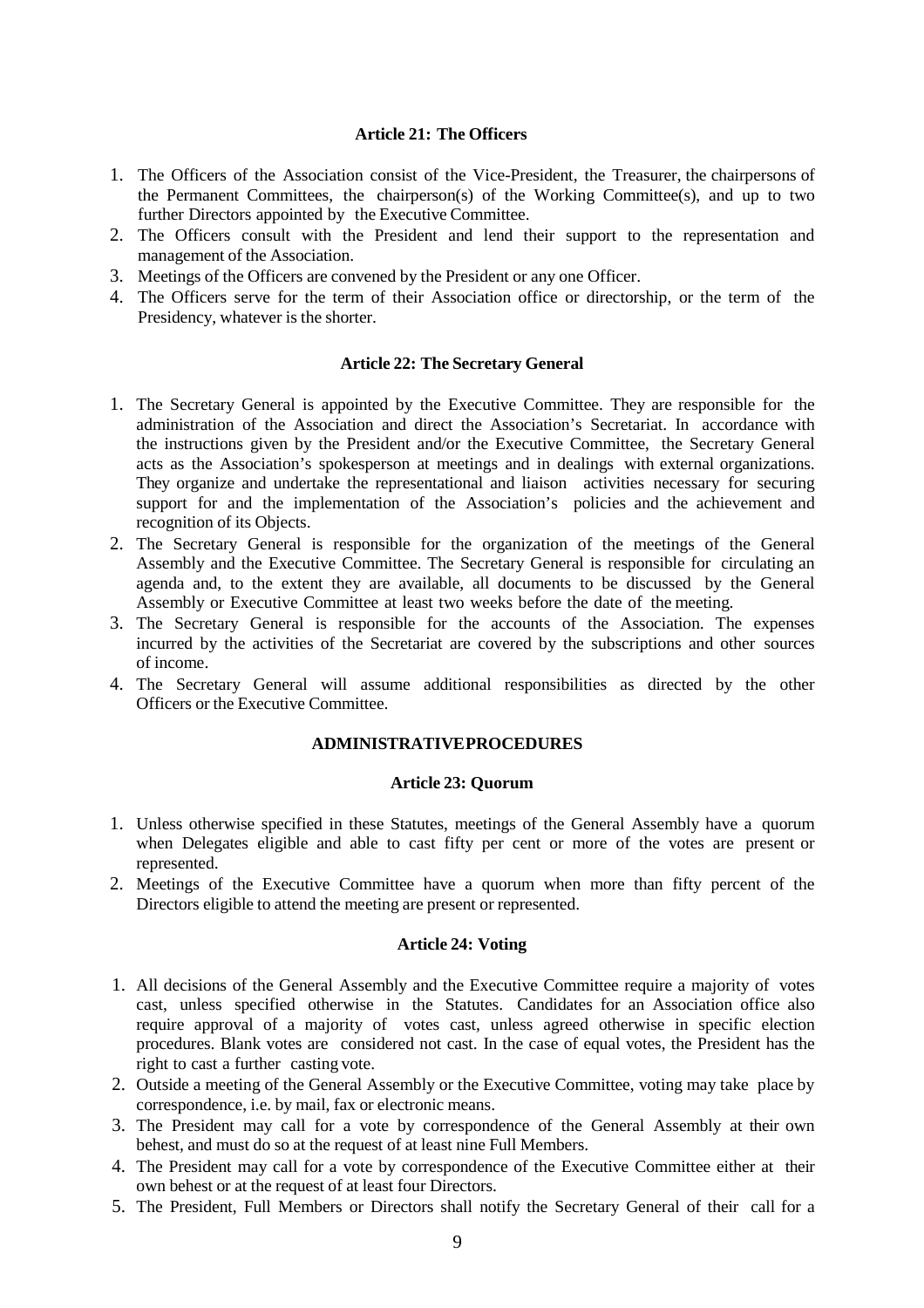vote by correspondence, whereupon the Secretary General shall devise a voting procedure and administer it. The Secretary General shall announce the procedure to be followed when inviting the Delegates or the Directors to cast their votes.

6. A vote by correspondence shall be valid and have the same force and effect as if the decisions or elections in question had taken place at a meeting of the General Assembly or the Executive Committee, provided two thirds of the total number of possible votes of the General Assembly or of the Executive Committee take part in the vote. A resolution pursuant to Article 26 to dissolve the Association may not be proposed for a vote by correspondence.

#### **STATUTES**

#### **Article 25: Amendments of the Statutes and/or the Guidelines**

Proposals for amendments to the Statutes and/or the Guidelines referred to in Articles 3.2, 11a.1, 13, and 24.1 shall be considered by a General Assembly provided they are made in writing, addressed to the President, or if made by the President. Such proposal is to be submitted at least six weeks before a meeting of the General Assembly.

#### **LIQUIDATION AND DISPUTE RESOLUTION**

#### **Article 26: Liquidation**

The General Assembly may dissolve the Association. A resolution to this effect requires approval by a majority of three fourths of the Delegates present or represented, and voting at a meeting specially called for that purpose, and of which at least thirty days' notice has been given. Sums held by the Association after dissolution shall be distributed among the Members in proportion to the amount of the membership fees paid in the calendar year preceding dissolution.

#### **Article 27: Applicable Law**

Anything which is not provided for in these Statutes shall be settled in accordance with the provisions of Swiss law.

## **Article 28: Interpretation**

Any dispute over the interpretation of these Statutes shall be resolved by reference to the English text thereof.

#### **Article 29: Definitions**

| In these Statutes: |                                                                                                  |
|--------------------|--------------------------------------------------------------------------------------------------|
| "Association"      | means the International Publishers Association referred to in<br>Article $1(1)$ .                |
| "Delegate"         | means a delegate to the General Assembly appointed by a<br>Member in accordance with Article 12. |

"Director" means a member of the Executive Committee other than (a) the President, (b) the Treasurer and (c) any persons attending in a non-voting capacity.

"Member" means any of the members provided for in Article 4.

"Notice" means a communication in writing, including forms of electronic communication, clearly identifying the sender.